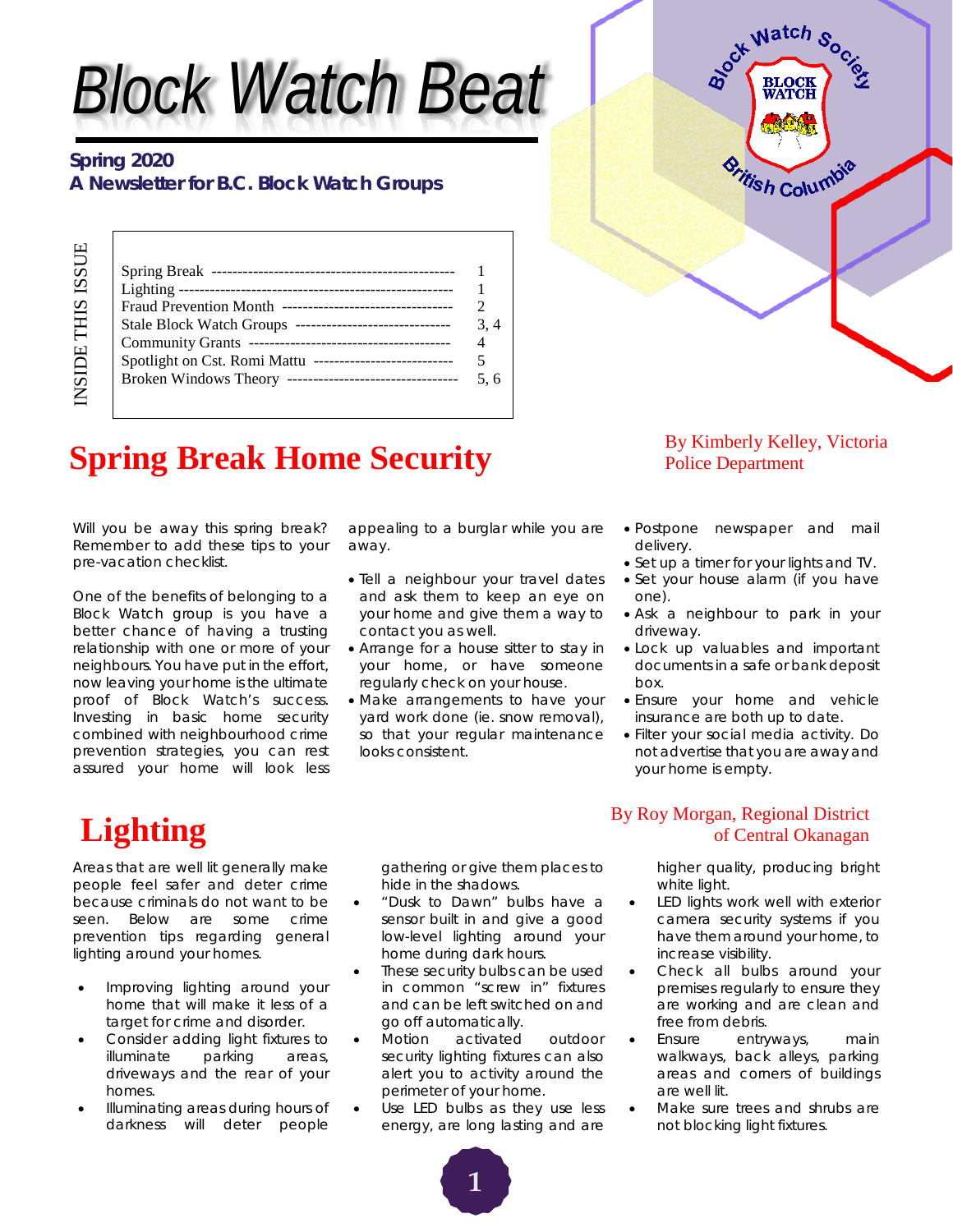### **March is Fraud Prevention Month**

By Regan Borisenko Vernon RCMP



*March is Fraud Prevention Month and both the RCMP and the Block Watch Society want to prevent our Crime Prevention Groups from becoming victims of fraud by helping them to "Recognize it – Report it – Stop it!" Fraudsters rely on some basic techniques to be successful.*

### **Fraud techniques to watch out for:**

- Professional-looking marketing materials
- Believable answers for your tough questions
- Impersonate government agencies, legitimate businesses, websites, charities and causes
- Pretend to be your ordinary supplier
- Hide the true details in the fine print
- Prey on areas of vulnerability, including those needing help with loans or finding employment
- Ask for fees in advance of promised services
- Threaten legal action to collect on alleged contracts
- Falsely claim affiliation with reliable sources, such as legitimate news sites to support their products or services
- Exchange victim lists with other fraudsters

### **Best Defence:**

- Keep personal information confidential**.** Do not give out personal information (including credit card number) over the phone, through email or over the Internet unless you initiated the contact and know who you're dealing with.
- Keep your personal information safe**.** An identity thief may pick through your garbage or recycling bins, so be sure to shred receipts, copies of credit applications, insurance forms, etc.
- Protect your PIN and passwords**.** Do not reveal your PIN or passwords to anyone, including employees of your bank or credit union, family members and friends.



- Beware of "Too Good to Be True" offers. Be wary of unexpected offers or requests that are "too good to be true."
- Contact the authorities**.** If you suspect you are a victim of fraud, contact your bank and the Police immediately.
- Develop good password habits; change them often and use unique ones that are hard to guess.
- Ensure the website address makes sense. Is the name in the address or is it someone/thing else.
- Consider a low-limit credit card to use for online purchases.

Visit the Competition Bureau for more information and prevention tips on the Competition Bureau fraud prevention page at:

[http://www.competitionbureau.gc.ca/eic/site/cb](http://www.competitionbureau.gc.ca/eic/site/cb-bc.nsf/eng/h_00122.html)[bc.nsf/eng/02595.html](http://www.competitionbureau.gc.ca/eic/site/cb-bc.nsf/eng/h_00122.html)

**RCMP Fraud Campaign** News releases, scams and fraud: <http://www.rcmp-grc.gc.ca/scams-fraudes/index-eng.htm>

**Better Business Bureau's Top 10 Scams** [http://www.bbb.org/vancouver-island/news-centre/news](http://www.bbb.org/vancouver-island/news-centre/news-releases/2017/02/top-10-scams-2017/)[releases/2017/02/top-10-scams-2017/](http://www.bbb.org/vancouver-island/news-centre/news-releases/2017/02/top-10-scams-2017/)

Here is another easy to follow website that describes quite a few scams happening today: <https://heimdalsecurity.com/blog/top-online-scams/>

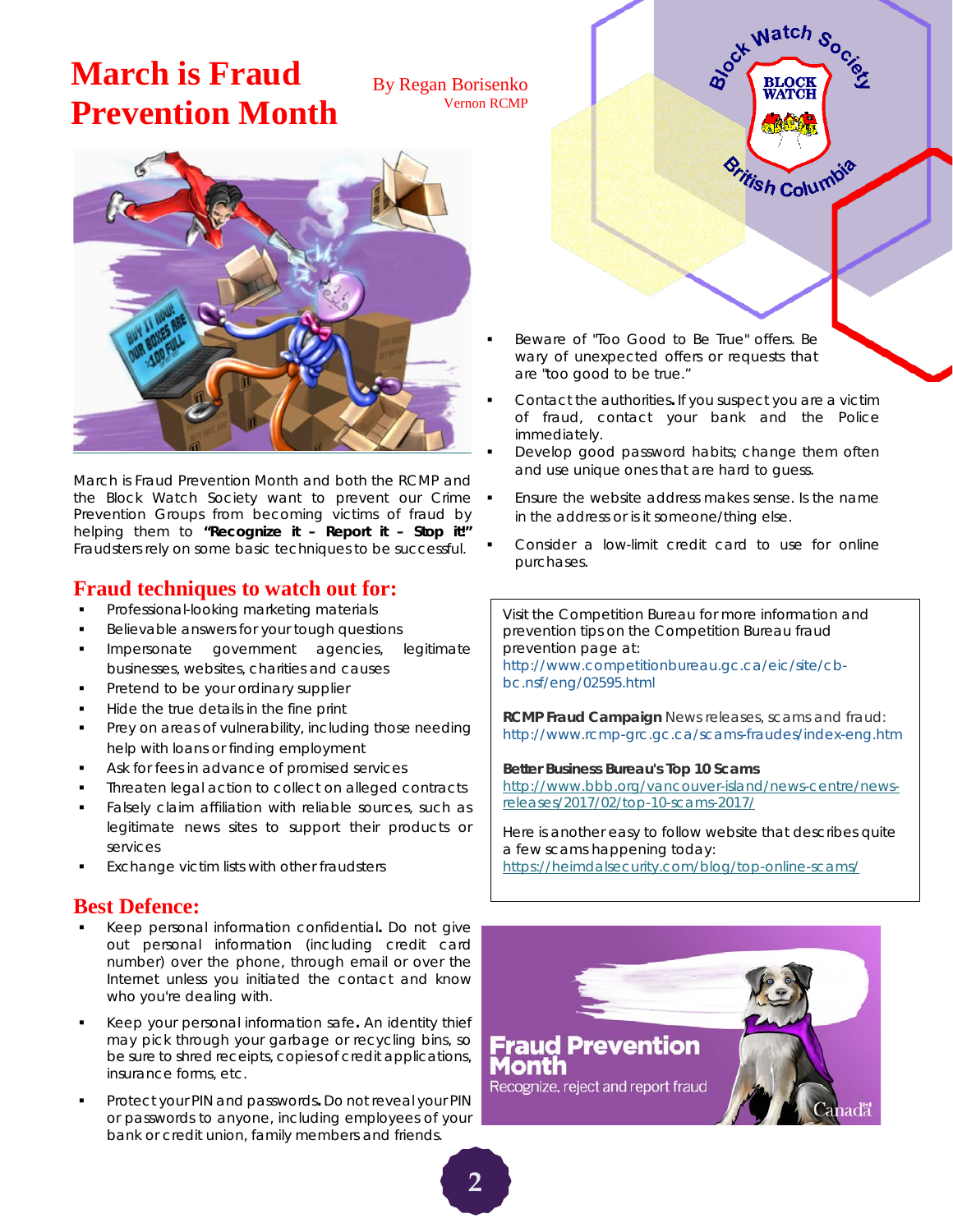### **How to Manage Stale Block Watch Groups**

By Mike Moyer Regional District of North Okanagan



As coordinators, we always want to have successful Block Watches, but there will be times when one or more of your Block Watches stop engaging or communicating.

The BC Block Watch Society's mission is to provide leadership on effective and cost-efficient ways to prevent and reduce crime. It does this by concentrating on two activities: supporting crime prevention practices (eyes and ears), and building /sharing practical knowledge (resources).

This article is not intended to dictate what must be done, nor is it intended to instruct individuals to dismantle a stale/faltering Block Watch. It is meant to be one source of inspiration for those looking for options, so I will outline a few ideas that could be effective and helpful in this kind of situation.

Most Block Watches start because a neighbour or group of individuals or households have concerns about

direct or indirect crime happening in their area. These concerns force the neighbourhood to come together to discuss how a Block Watch could help increase or support their sense of safety in their own homes and communities. Due to the resulting proactive work, crime incidents may decrease, and some groups begin to find it less necessary to have a consistently engaging group, which results in interest in the program dropping off. To help stop successful Block Watches from dropping off, and increase the chances of newly formed Block Watches of

succeeding, I have put together several points for success at the front end.

### **Remember: It's a Community Problem**

Block Watches can address all types of crime, but their primary focus is typically residential B&E's and other crimes around homes in the neighbourhood. This the not the Block Watch coordinator's sole problem to fix. It is essential to recruit robust, diverse and dedicated individuals (Captain and Co-Captains) who are willing to lead the neighbourhood or group for the long haul. People who are living with the issues on a daily and yearly basis are usually more engaged compared to outsiders.

#### **It's all about the People**

The first step in keeping a successful group moving forward is to identify natural leaders or the persons most

concerned about / invested in a positive outcome around reducing crime in the neighbourhood and organize a meeting of these individuals to discuss safety. Inviting local policing representatives to a neighbourhood meeting to discuss community safety is always a good start. An active communication network is essential, and it should be organized to pass along timely information about crime and security to residents. Local police may have resourcing available to provide training on recognizing and reporting suspicious activity, and on appropriate home and neighbourhood security measures.

BLOCK BLOCK

*<u><sup>Sritish Columbia</u>*</u></sup>

#### **Relationships**

Relationships are the building blocks

for all community



organizing activities. Why? Because the relationships we have with our Block Watch captains, and the communities we serve are the means for achieving safety. Safe communities don't work in isolation: we need to be working together! Our relationships form the foundation of an organized effort for positive change. We need lots of people to contribute their ideas, take a stand, and get the work done. Regardless of whether you might have followed the textbook logistics on setting up your Block Watch, the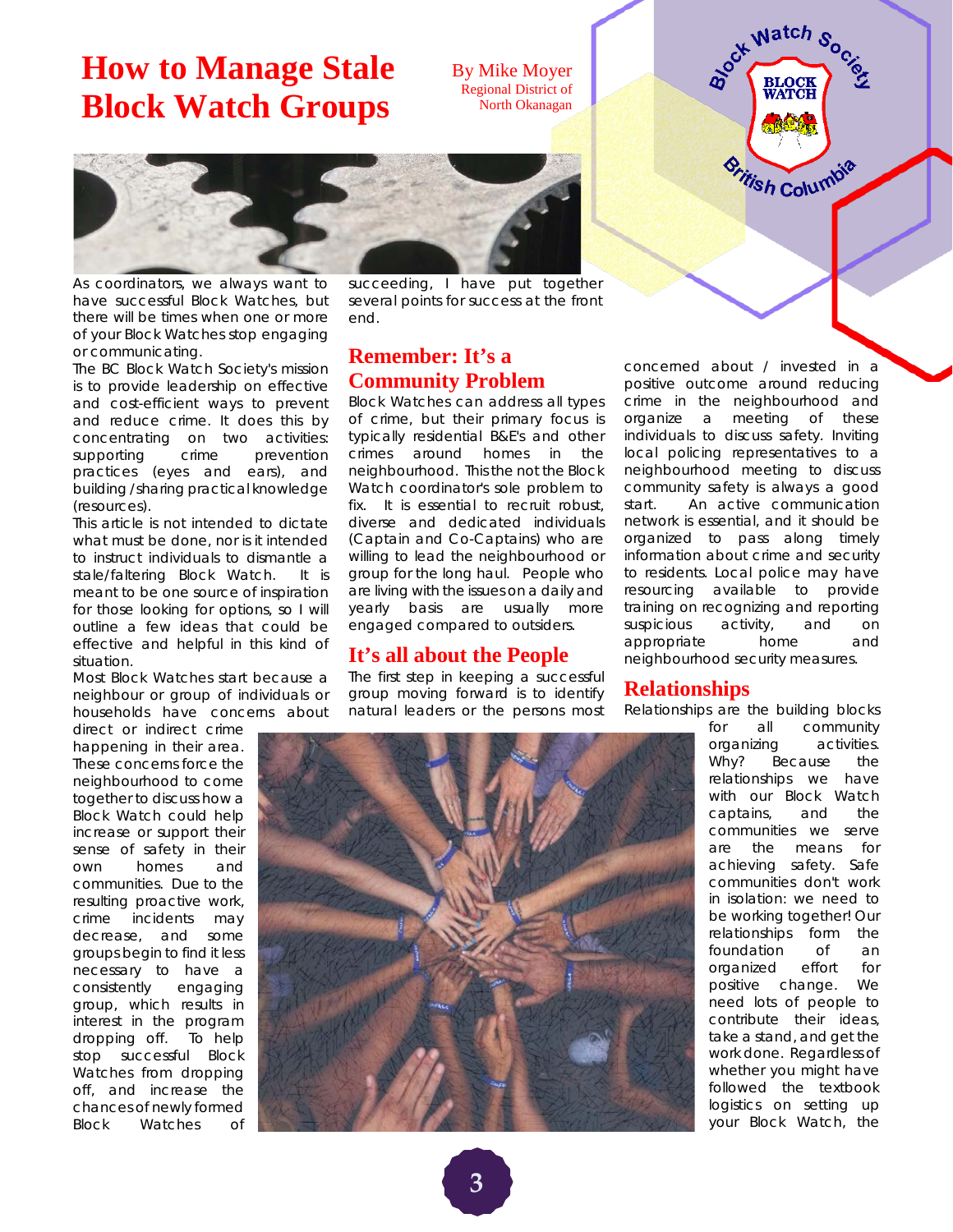chances are that at some point, they will still fall off or go stale due to a reduction in local issues or a change in the neighbourhood and Watch dynamics. Now what?

Here are a few suggestions:

### Understanding Volunteer Job **Description**

This step is incredibly important – not only to ensure the person with the right skills is selected to get the job done. But also to increase the chances that the volunteer(s) will be satisfied in their role (role fit is crucial to job satisfaction and Block Watch continuity). This doesn't mean the first person to step forward, and the volunteer will be the right person for the role. With your captains, go over your plans and strategies and review your expectations. Ensure you identify the skills & resources that are needed for that to happen, and proceed from there.

#### Use Your Social Network

One of the best ways to keep people engaged is to develop a platform for people to communicate promptly. In this age, a significant percentage of people use some form of social media like Facebook, Instagram or Twitter to communicate. Individual Facebook pages or groups can be set up as long as it doesn't use the BC Block Watch logo or name, and the privacy settings are adjusted to ensure that nobody from outside of the Watch has access to the page or information. It is always suggested to review the BC Block Watch social media policy and obtain prior written permission before initiating any

measures that involve social media, or the use of the logo.

#### Regular Communication

Volunteers, like employees, come to your Block Watch groups with a passion for the cause & interest in neighbourhood safety. They, like every other human being, have preconceived ideas and expectations about their roles and your group. Keep your volunteers happy and engaged; it's essential to communicate regularly and ensure all communication is useful. This may take the form of email, mail-outs or newsletters. Most importantly, groups should understand that this is not a oneway form of communicating, and good communication can come from anybody at any time.

### Make It Enjoyable

Fun is the secret ingredient to keeping volunteers engaged. Sure, essential to know groups are professional and serious about safety. Still, it's (perhaps even equally as) necessary to create an environment in which the group will have fun and enjoy belonging to a more significant cause.

One of the ways to achieve this is to create an environment where volunteers can quickly develop personal, emotional, and professional connections. This connection not only helps keep a neighbourhood safe but helps form a real sense of community. Every neighbourhood and group are different and have their own set of dynamics. It is crucial to seek out-ofthe-box solutions when groups wane or stop communicating. The bottom line, though, is that if a group fails to

deliver consistently, and attempts to revive it are unsuccessful, you (as the coordinator) have the right to attend and remove their Block Watch signs and disseminate them to another location.

BLOCK Watch Sock

**WATCH** 

*<u><i><u>Sritish Columbia</u>*</u>



### **Community Grants are Back!** By Gabriel Pelletier, Surrey RCMP

Last year, the BC Block Watch Society awarded 46 Community Grants at \$150 each to Block Watch groups all across the province, thereby helping neighbour resiliency and educating on crime prevention.

If you are a certified Block Watch group and you have a plan for spending some money on community building and crime prevention, then you would qualify, too!

### Some examples:

- Block Watch Block Party (with a crime prevention theme)
- Bike safety "rodeo"
- Crime Prevention community talk
	- Beautification initiative (landscaping, murals, maintenance, etc…)

### And don't forget:

- Event must be inclusive of neighbourhood and neighbours
- Organizers of the event MUST submit a report of their event
- Grants are issued to awarded neighbourhoods AFTER receiving report of the event

Apply starting April 1<sup>st</sup> with the form on our website, BlockWatch.com.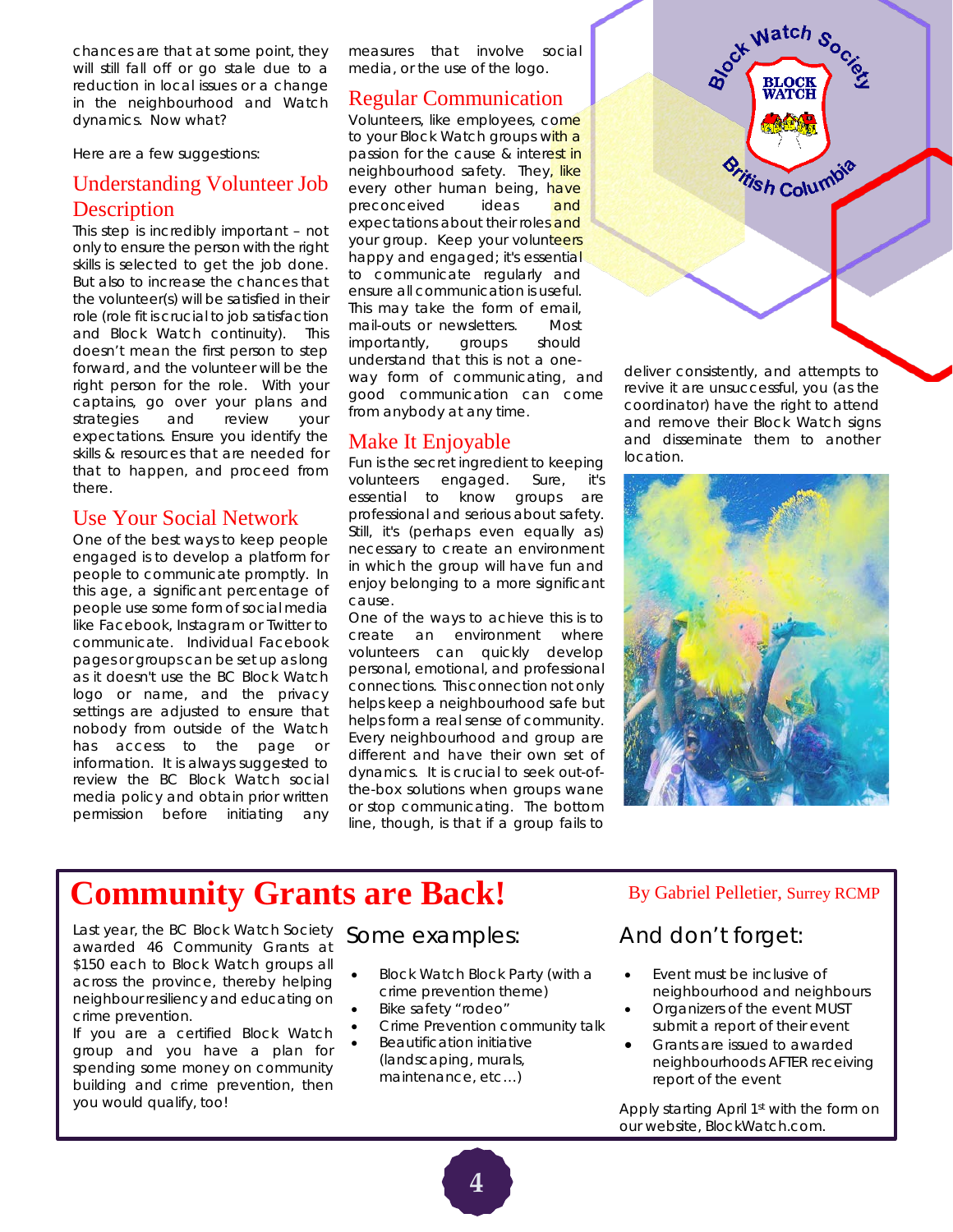# **SP TLIGHT on a Coordinator:**

### Cst. Romi Mattu Submitted by

Looking back on my career with pride, I wish to announce my retirement and



Leah Marlay and Cst. Romi Mattu

### Leah Marlay, VPD

offer my deepest gratitude for being afforded the opportunity to work with all the Vancouver Block Watch groups as well as the members of the Block Watch

Society of BC. The Block Watch community is a dedicated group of individuals who support one another; a group of strangers, coming together to make their shared neighbourhood a better place. It's a good place for a police officer to finish their career; it's a positive energy which I will take with me as I venture towards the next chapter in my life.

In my personal time, I volunteer with Habitat for Humanity as a Team Leader and have completed numerous international house building projects across the globe. I am the proud mother to two adult sons and enjoy a good life with my husband, Roger, and our dog, Bo. I will also continue on as a Block Watch Captain in my own condo complex in Richmond.

BLOCK BLOCK

*<u><i><u>Sritish Columbia</u>*</u>

It is anticipated that my replacement, Constable Stephanie Cullingworth, will arrive in the next couple of months. Cst. Cullingworth will be a great fit and I am sure you will all enjoy working with her.

What will my retirement life look like...? I'm not sure, but I'm excited to find out!

### **Broken Windows Theory: Kelling's Legacy to Block Watch and BC**

#### On May 15<sup>th</sup>, 2019 George Kelling passed away at 83 years old. He left what he admitted was a mixed legacy with his signature crime prevention contribution to the world, widely known as Broken Windows Theory.

The 1982 article, *Broken Windows: The Police and Neighborhood Safety*, which Kelling co-authored with James Wilson, fuelled different crime prevention and preventative policing strategies in several big cities in the United States throughout the 80's and is recognized for success in the 1990's.

The theory in a nutshell is the idea that one broken window, left unfixed, can literally be an invitation to more vandalism, mischief, theft and even leading to major crime.

One obvious positive effect from this theory that is surely evident to anyone reading this, is its influence on every city, every strata and every business improvement association that encounters vandalism. It is a theory that supports the common-sense principle that any damage must immediately be repaired rather than left to stand as a sore thumb.

However, Broken Windows faces criticism that it is an incomplete theory – that there are more important factors that contribute to drops in crime. Kelling himself would agree in this regard: that not only are all good ideas are worth sharing, but especially when good ideas work well together.

By Gabriel Pelletier, Surrey RCMP

In fact, basic training for BC municipal Block Watch Coordinators includes CPTED (Crime Prevention Through Environmental Design) which combines Broken Windows theory with a host of compatible best practices that we use to advise